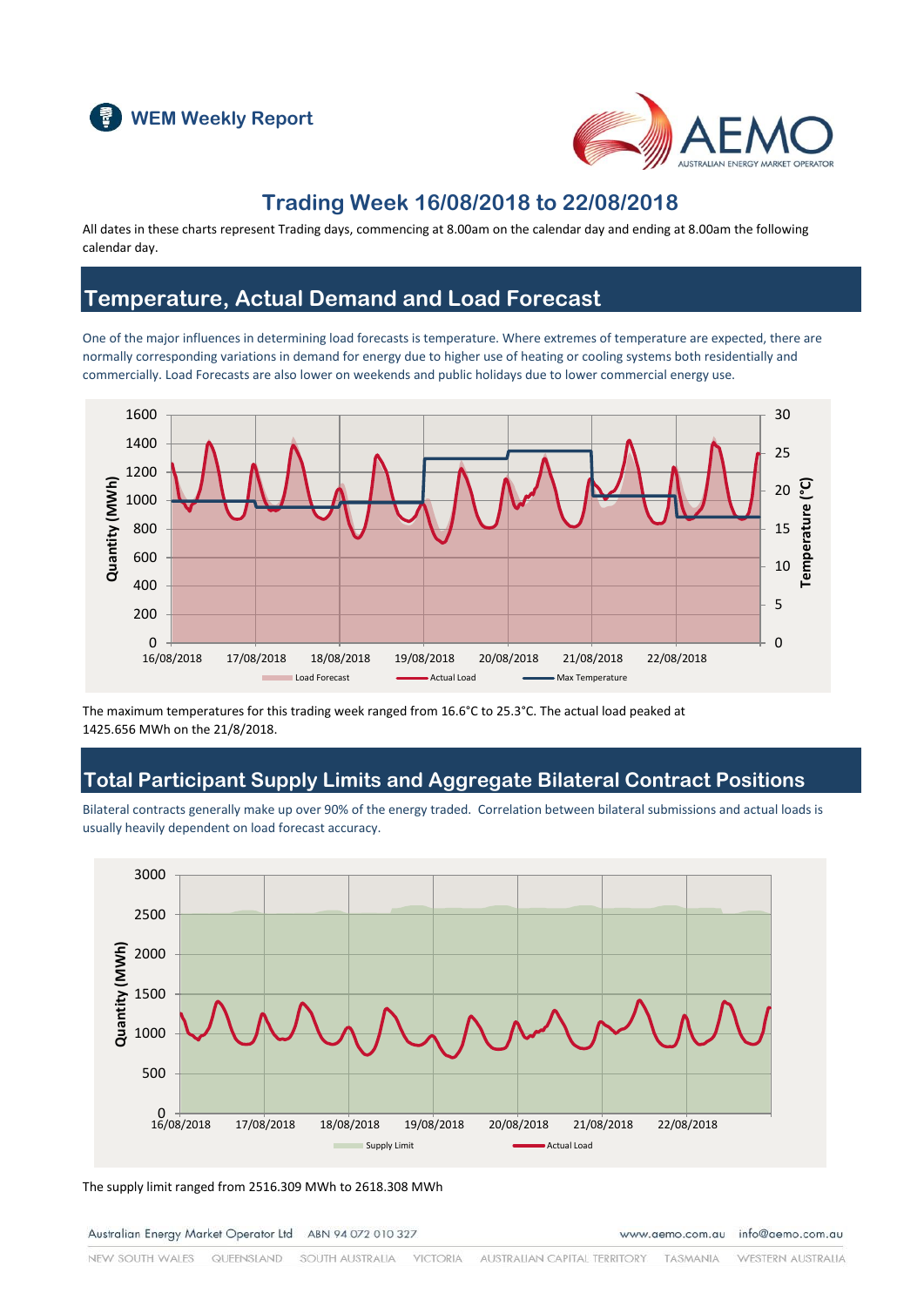# **Net Balancing Market Trades**

Bilateral contracts and STEM trading are generally based on the forecast energy requirements of Participants. When the forecast requirements are higher or lower than the actual requirements for a day, this Market energy must be bought and sold in the balancing mechanism. This graph shows the estimated net balancing trades.



The majority of the balancing activity this week occurred within Balancing Demand. The maximum balancing demand for the week reached 198.0235 MWh on the 22/8/2018. The maximum balancing supply for the week reached -147.002 MWh on the 22/8/2012.

# **Total Traded Energy**

This chart represents a comparison between the total net energy that is traded in Bilateral Contracts, the STEM and the balancing mechanism. Balancing Supply represents cases in which the total contract position is greater than the demand and customers must supply energy back to balancing. Balancing Demand represents cases in which the total contract position is less than the demand and customers must purchase energy from balancing.



Total balancing supply equalled -1595.396 MWh whereas total balancing demand equalled 23053.945 MWh. The Total STEM Traded quantity was 10547.685 MWh, with the STEM Clearing Quantity ranging between 3.87 MWh and 94.871 MWh.

Australian Energy Market Operator Ltd ABN 94 072 010 327

www.aemo.com.au info@aemo.com.au